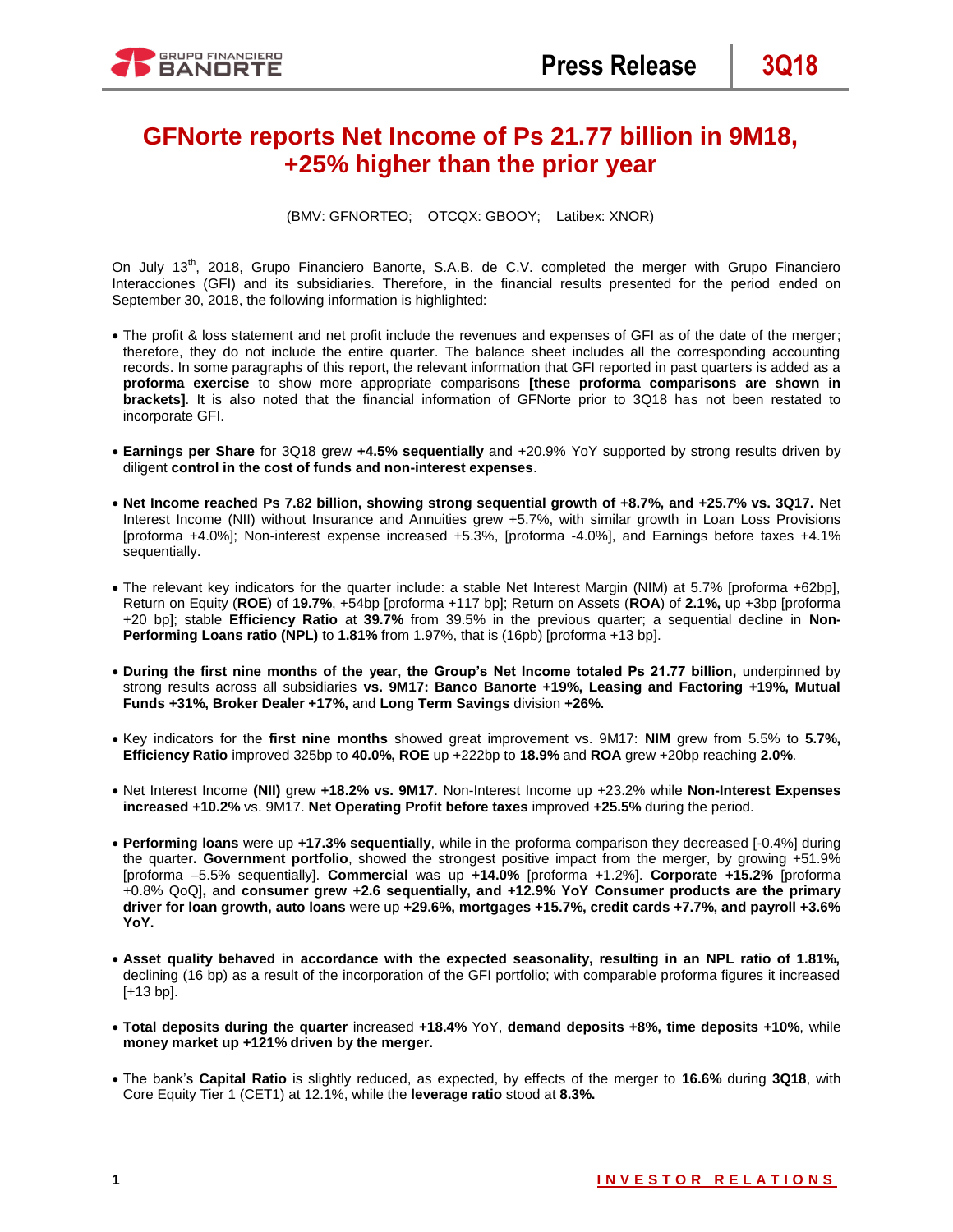

**Mexico City, October 18, 2018. Grupo Financiero Banorte (GFNorte) as** an ally of Mexican families and the country's development, reported a **+25%** increase in its performing loan book during 3Q18 vs. 2Q18, reaching a total balance of Ps 751.7 billion.

Such growth is mainly driven by **consumer loans**, which showed a **+13%** increase vs. 3Q17, totaling Ps 263.4 billion. Mortgages and auto loans were the fastest growing product lines within the consumer book.

**Auto loans** reported a **+30%** increase, totaling **Ps 23.26 billion** during the quarter, leading growth among peers in the industry. Similarly, **mortgages** totaled **Ps 150.46 billion**, showing a **+16%** increase during the quarter, consolidating its second place in the system.

These increases had an impact on more than **16,000 families**, who benefited from mortgages during the first nine months of the year, and more than **52,000 people** who had access to auto loans during this period.

The **credit card** loan book totaled Ps 35.6 billion, showing an **+8%** increase vs. 3Q17, leading growth among its peers as a result of a more cautious origination strategy aimed at maintaining asset quality. **Payroll loans** were up **+4%** YoY, totaling Ps 54.1 billion.

The aforementioned increase in performing loans was also driven by growth in **commercial** loans, which totaled **Ps 163.2 billion,** up **+25%** vs. 3Q17; **corporate** loans at Ps 127.4 billion,**+20%** above 3Q17, and **government** loans with an ending balance of Ps 197.6 billion, a **+50%** YoY increase. All these figures incorporate the effect of the merger with Grupo Financiero Interacciones.

GF Interacciones' loan book includes a total of **93 infrastructure projects** which favor the country's development. **28 of these projects** are focused in the **mobility sector** across 16 states, providing new highways, updating and maintaining 2,300 kms of them. It also includes projects to improve Mexico's public transportation infrastructure.

In the **energy sector**, there are **26 projects** across 24 states which provided financing for 1,073km of electrical power transmission lines, 30 substations, 530,104 utility meters, and 163,000 light posts.

There were also projects to finance public distribution of **drinking water**, as well as maintenance of sewage, drainage and water treatment systems in states and municipalities.

In the **education sector**, there were projects to finance the installation and maintenance of water fountains in more than 935 public schools, with 102,000 students across four states.

"*The increase in credit supply is the direct result of our commitment with the Mexican families, with their needs and dreams. To Banorte, growth means success, only if it is shared hand in hand with Mexicans across all regions in the country*" said **Marcos Martínez, CEO of Grupo Financiero Banorte**.

**Non-Performing Loans** totaled Ps 13.9 billion during 3Q18, resulting in an NPL ratio of **1.8%.**

**Core Deposits** increased **9%** during the quarter vs. 3Q17, reaching a total balance of Ps 620.2 billion. Demand deposits grew +8%, while time deposits +10%.

Thanks to all these results, the Group reported quarterly **Net Income** of **Ps 7.81 billion**, **+26%** higher than 3Q17. **Net income** for 9M18 totaled **Ps 21.77 billion**, a **+25%** increase vs. the prior year, driven by performance across all subsidiaries: the **Bank +19%; Leasing and Factoring +19%, Brokerage +17%, Mutual Funds +31%, and Long Term Savings +26%.**

GFNorte's profitability had significant growth:

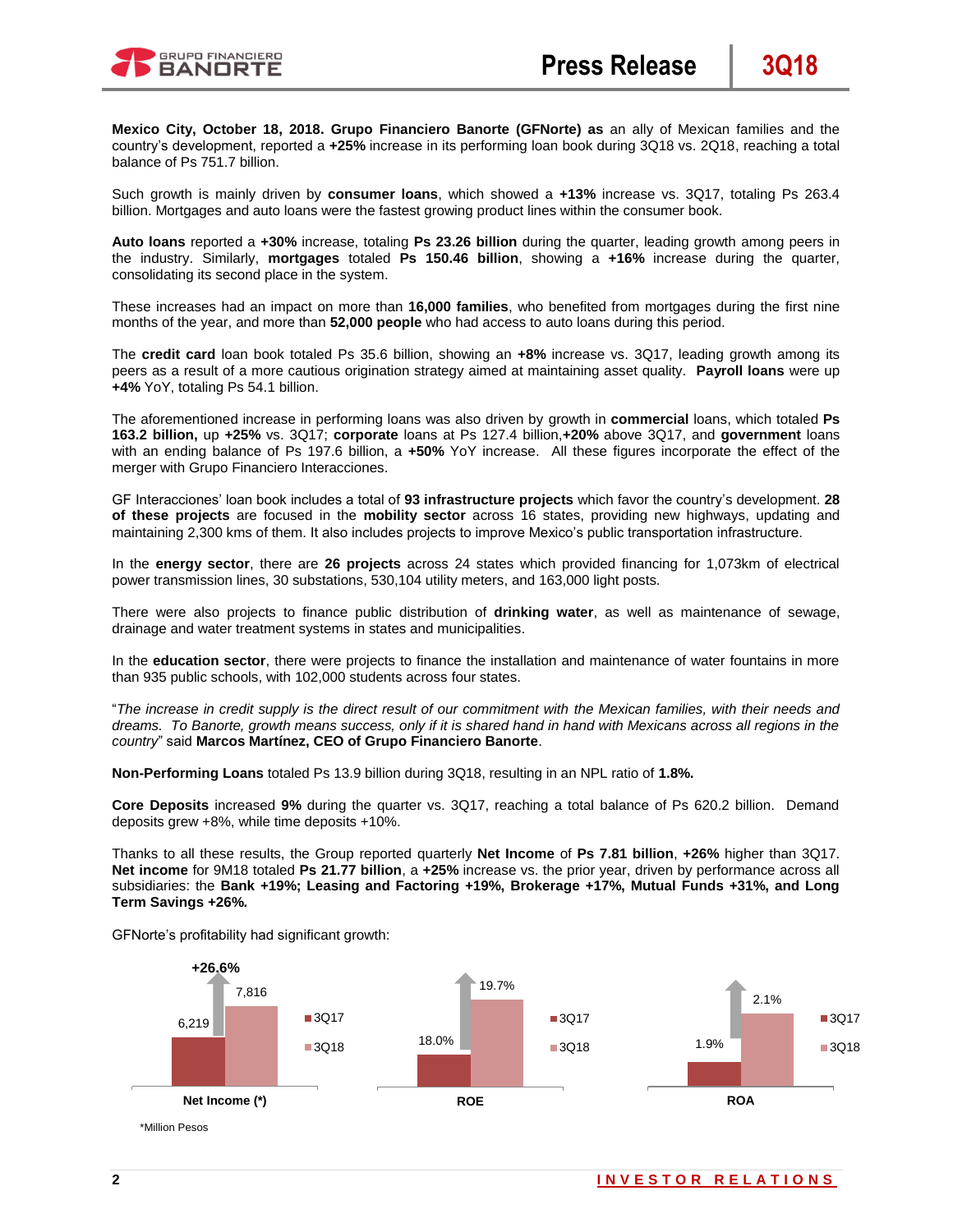**Net Interest Income** grew **+ 20%** reaching Ps 19.06 billion during 3Q18. Profitability ratios also show a successful strategy execution at GFNorte: **Net Interest Margin (NIM)** reached **5.7%** from 5.5% in 3Q17; **Return on Equity (ROE)** totaled **19.7%** vs. 18.0%, while **Return on Assets (ROA)** stood at **2.1%**, from 1.9% in 3Q17.

| <b>GFNorte Key Numbers</b>  | 3Q17   | 3Q18   | <b>Change</b> | 9M17    | 9M <sub>18</sub> | <b>Change</b> |
|-----------------------------|--------|--------|---------------|---------|------------------|---------------|
| Net Income*                 | 6.219  | 7.816  | 26%           | 17.426  | 21.776           | 25%           |
| Net Interest Income*        | 15,883 | 19.061 | 20%           | 46.727  | 55.226           | 18%           |
| Net Operating Income*       | 8.227  | 10.318 | 25%           | 23,270  | 29.197           | 25%           |
| <b>Performing Portfolio</b> |        |        |               | 601,602 | 751.735          | 25%           |
| <b>Efficiency</b>           | 41.4%  | 39.7%  |               | 43.3%   | 40.0%            |               |
| <b>ROE</b>                  | 18.0%  | 19.7%  |               | 16.6%   | 18.9%            |               |
| <b>ROA</b>                  | 1.9%   | 2.1%   |               | 1.8%    | 2.0%             |               |

\*Million Pesos

Banco Mercantil del Norte reported a **Capital Adequacy Ratio (CAR) of 16.6%,** with CET1 of 12.1%, while **Leverage Ratio totaled 8.3%** in 3Q18.

# **Recent Events**

#### **1. MERGER WITH GRUPO FINANCIERO INTERACCIONES (GFI)**

As of July 13, 2018 the mergers between Grupo Financiero Banorte ("GFNorte"), and Grupo Financiero Interacciones ("GFInter") and their corresponding subsidiaries, took place in accordance with the applicable law, and in accordance with the merger agreements from their respective shareholder's assemblies, and the authorizations from the financial authorities; therefore, the mergers have been duly registered in the Public Registries of Commerce.

On July 10, 2018, GFNorte and GFInter received the necessary authorizations from the Ministry of Finance and Public Credit (Secretaría de Hacienda y Crédito Público) - considering the opinion of the Central Bank (Banco de México), the National Banking and Securities Commission (Comisión Nacional Bancaria y de Valores), and the National Insurance and Bonding Commission (Comisión Nacional de Seguros y Fianzas) respectively- to carry out the merger of: (i) GFInter, as the merged company, with GFNorte, as the merging company; (ii) Banco Interacciones, S.A., as the merged company, with Banco Mercantil del Norte, S.A., as the merging company; (iii) Interacciones Casa de Bolsa, S.A. de C.V., as the merged company, with Casa de Bolsa Banorte, S.A. de C.V., as the merging company; (iv) Aseguradora Interacciones, S.A. de C.V., as the merged company, with Seguros Banorte, S.A. de C.V., as the merging company; and (v) Interacciones Sociedad Operadora de Fondos de Inversión, S.A. de C.V., as the merged company, with Operadora de Fondos Banorte, S.A. de C.V., as the merging company (the "Mergers").

### **2. 2018 BANORTE FORUM (FORO BANORTE 2018)**

On August 22<sup>nd</sup> and 23<sup>rd</sup>, Banorte hosted its 2018 Strategy Forum (Foro Estrategia Banorte 2018), with the main subject being "Banorte as an ally of Mexico's future". This was an unprecedented event that brought together the main appointees to the incoming government's ministries, and leading business men from Mexico. This forum was a place for open dialogue between the next administration and the country's main business groups who were able to obtain first-hand, a vision of the next government's plans on budgeting strategy, infrastructure, telecommunications education, and rule of law.

During its seventh edition, Foro Banorte had direct impact on 16,000 employees, and approximately 6,000 students and teachers from 29 universities across the country via live streaming, and 226 million Twitter accounts. There were more than 20,000 visits to ForoBanorte's online portal, in which 27 notes and 12 videos were uploaded, and where more than 880 mentions were generated both in traditional and digital means.